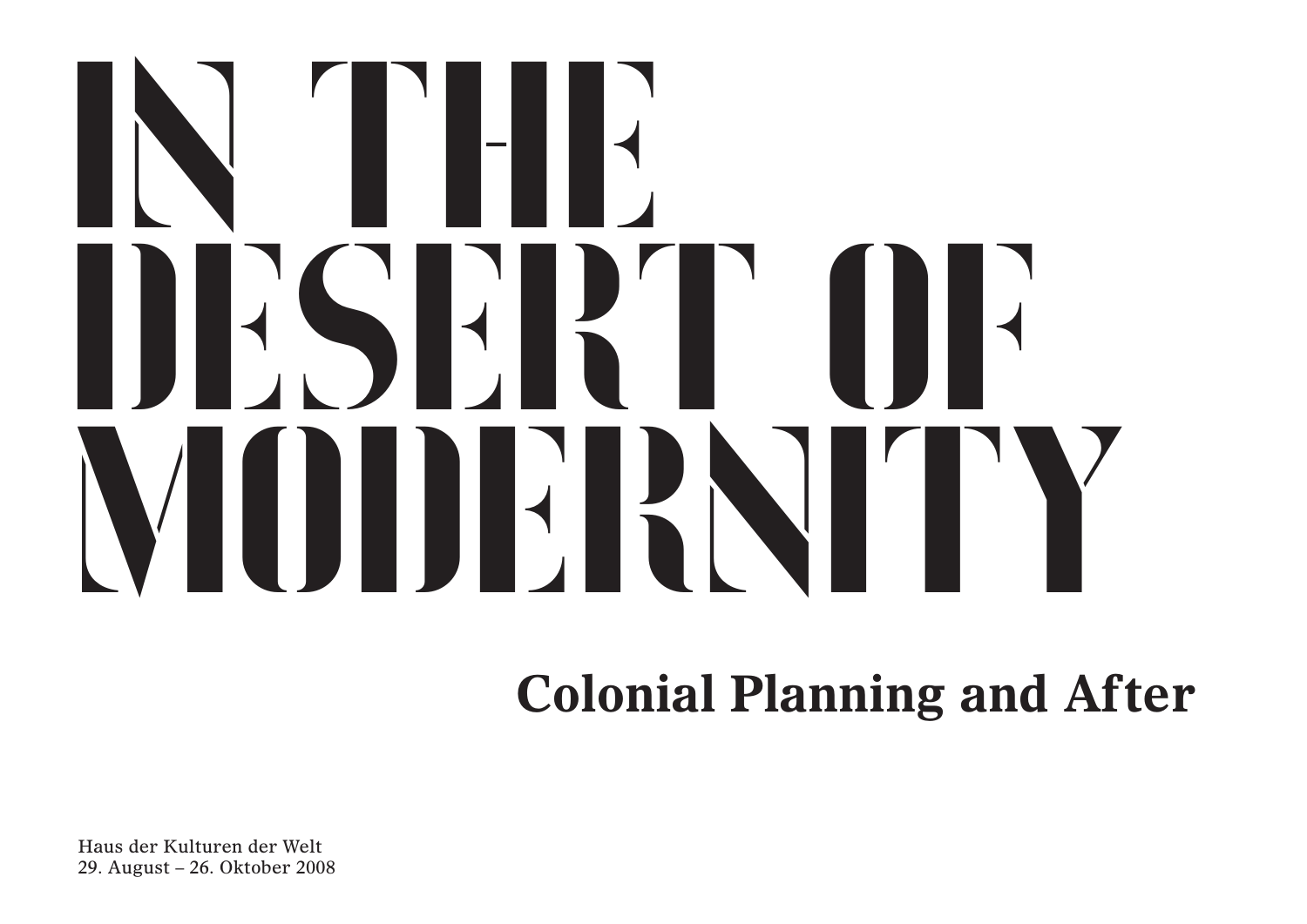**In the Desert of Modernity – Colonial Planning and After** presents architectural and urban projects developed in North Africa and Western Europe during the 1950s and 1960s in the context of colonial governance, anti-colonial struggles, and transnational migration. It tells the stories of inhabitants, architects, colonial administrators, and scholars involved in the controversy surrounding modernity and modernisation. The exhibition examines the contradictions of colonial modernity and the forms of resistance that developed against it—all within a process of negotiation and appropriation that continues to this very day.

Examining a range of exemplary architectural and urban projects, the exhibition reveals how post-war modernism was put into practice under colonial rule. The large urban planning schemes developed for North Africa by architects working for offices like ATBAT Afrique played a key role in colonial modernisation—and beyond. Indeed, mass housing projects designed for North African cities soon migrated to the outskirts of European capitals, resulting in suburbs that became home to hundreds of thousands of people. Colonial housing and settlement policies radically changed cities, modes of living, and architectural discourse in North Africa and Europe alike. At the same time, the projects in North Africa led to a postmodern critique of architecture in Western Europe and the United States, with the experience of anticolonialism permanently undermining the certainties of technocratic planning held by Europe's modernist architects.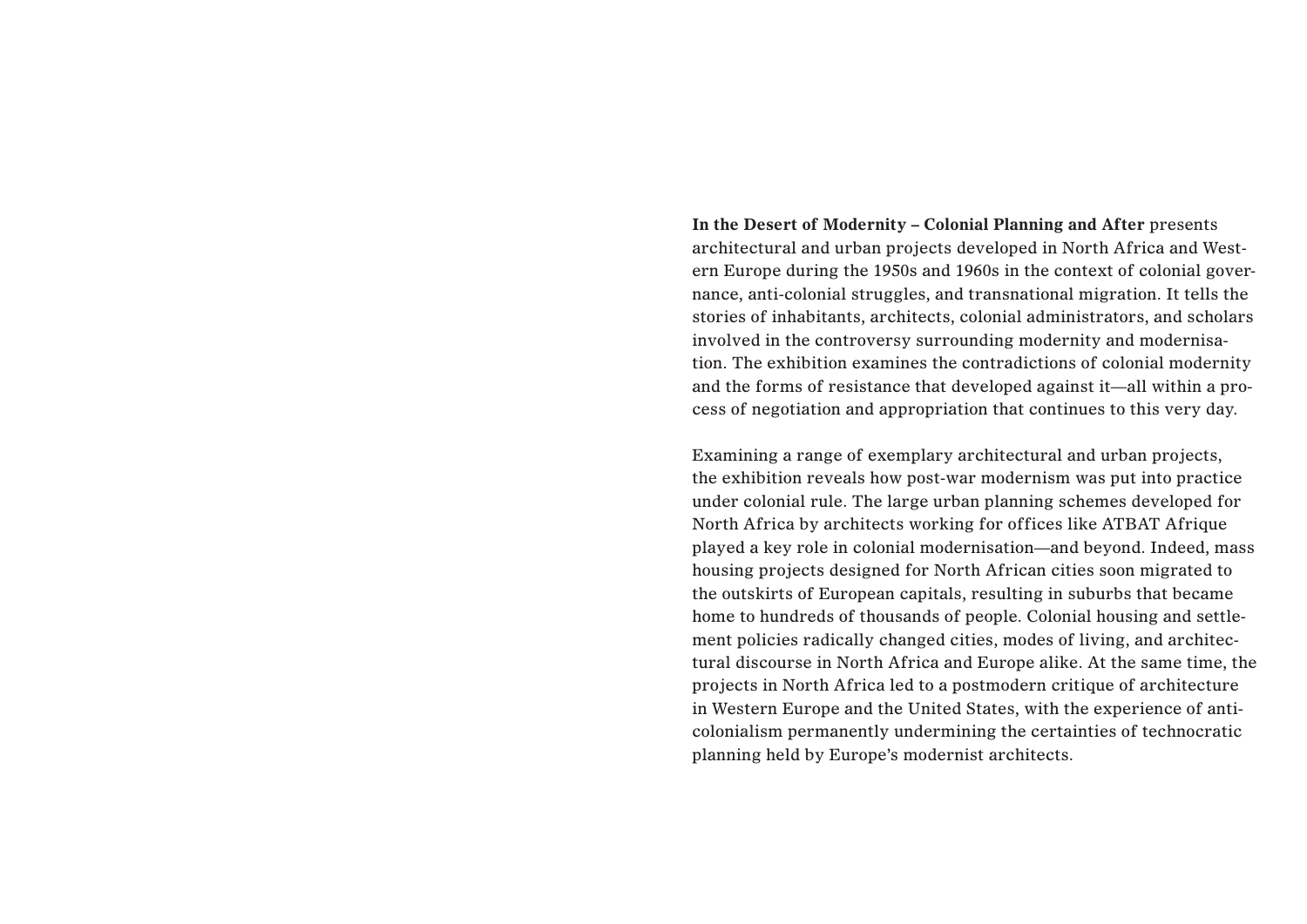At the end of the 18th century, social reform, based on new forms of production and lifestyle, was for the first time translated into plans. Urban planning played a central role in this process. It served as the strategic appropriation of the territory within the colonial context. In addition to residential and construction policies, new governing techniques for European cities were developed in the colonies. Planning and educational methods, military operations, scientific experiments and new forms of industrial production were tested or refined. At the start of the 20th century, the North African port and industrial town of Casablanca was strategically developed by Europeans for Europeans. From the 1930s on demographics in the city began to shift. Moroccan migrants settled on the outskirts of the city in growing numbers. The Protectorate launched construction plans and organized these self-built settlements into clearly defined zones.The anti-colonial protest organized in these settlements during the 1950s ultimately led to the end of the Protectorate.

# Colonial Planning atelier afrique

For European modern architects colonial territories became laboratories in which they could realize their architectural and urban concepts. The "Sidi Othman" housing project (1951) by architects Studer and Hentsch and the "Cité Verticale" housing project (1952) by Candilis, Woods and Bodiansky are two examples of these modern high-rise projects in Casablanca. They were located in the "Cité Horizontale", a low-rise scheme of courtyard dwellings that was used by urban planner Michel Écochard for the large-scale expansions of Casablanca. Located in the direct vicinity of large "bidonvilles", these housing projects were designed for the new Moroccan workforce. In an attempt to engage with the dwelling practices of future inhabitants, the projects were based on the concept of "culturally-specific" dwelling typologies. Already existing European assumptions of cultural and racial difference were the point of departure. Under colonial rule, these categorisations were reinforced and turned into a means of exercising governmental power. The first housing estates were built far from the 'European' city, so that the residents of this city center would not come into contact with Casablanca's new inhabitants.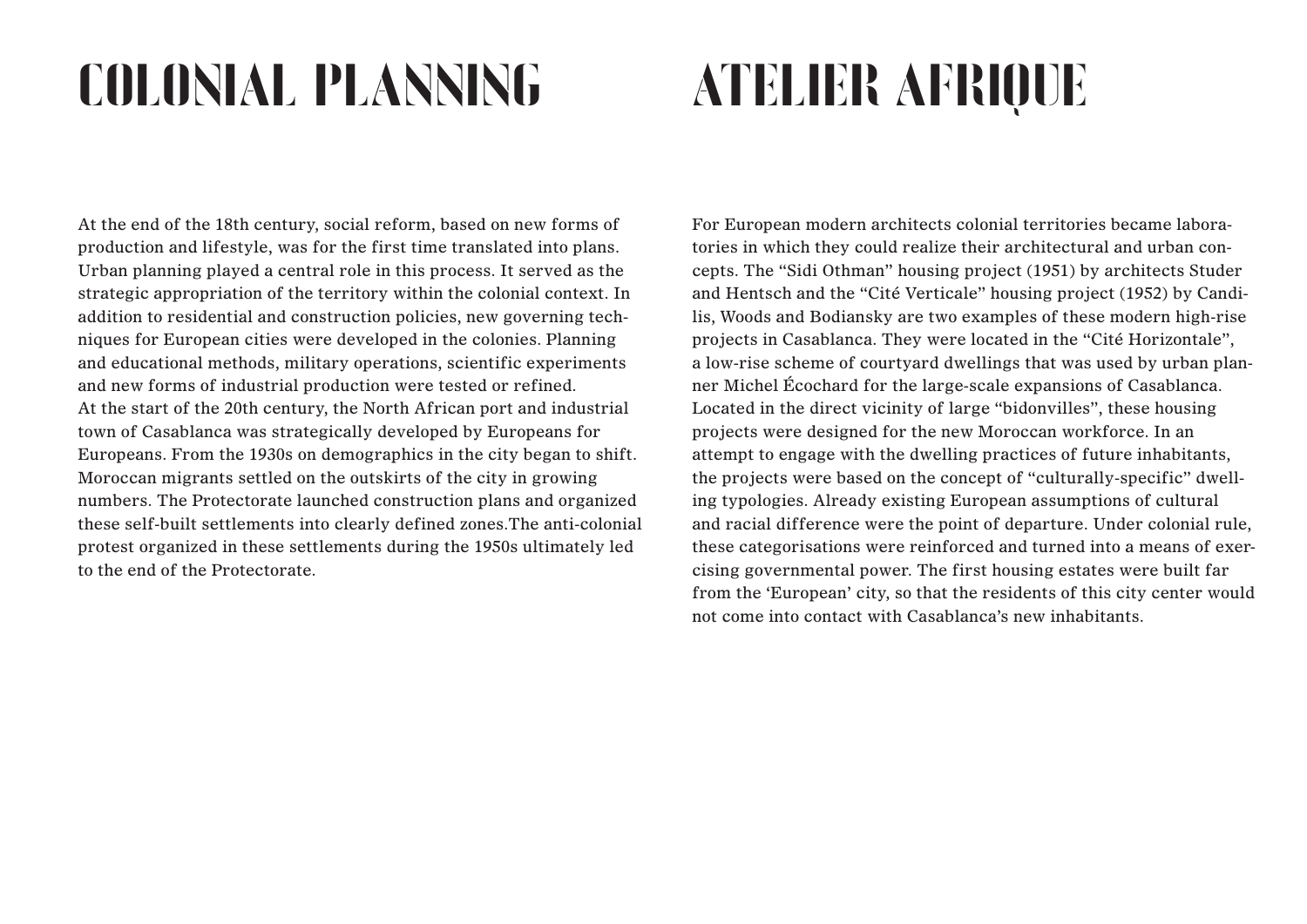## TRANSFORMATION BIDONVILLES

Today, very few buildings of the great master-plan for Casablanca resemble their original condition. Architectural photographs usually represent buildings immediately after their completion, as results of the architects' design intentions. What inhabitants subsequently do with the building, how they live in it, is not revealed. Furthermore, architectural photographs portray the buildings without an indication of their colonial context or resistance. Inhabitants, however, have inventively appropriated, extended or changed the buildings through various uses and redefinitions. The appropriation and re-building of the modern housing estates underline their special status from the early to the mid1950s. After all, the post-war plans by Studer, Candilis and Écochard were based on spatial concepts that anticipated adaptations and re-adaptations. The concept of social housing without predefined use was developed in Morocco but it was only in the short anti-colonial period between the regime of the Protectorate and the restoration of the monarchy that it could be realized. Today, these buildings are often demolished to make way for property speculation. Since the country's opening to the global market, urban plans for the wealthy clients have changed the social structure of this area drastically.

The "bidonvilles", settlements built by their inhabitants out of canisters (French: bidon), arose on the outskirts of North African cities from the 1930s onwards. Today, these self-built settlements, also found on the peripheries of major European cities, are a reaction to the difficulty of finding affordable housing. In Morocco, these "bidonvilles" were viewed by the colonial authorities as a reservoir of cheap labour. Moreover, they were feared as a source of social unrest – just as in France, where hundreds of thousands of people had been living in such settlements since the Second World War. In the 1950s, anthropologists, sociologists, urban planners and modern architects became increasingly interested in the "bidonvilles" of Africa and Europe. However, they remained first and foremost important centres of anti-colonial movement. The hut settlements of Casablanca housed those who went on the streets to protest against the Protectorate as well as those who demonstrated against the government of independent Morocco. In 1961, it was in the "bidonvilles" of the Parisian suburbs that the major demonstrations against the Algerian War were initiated.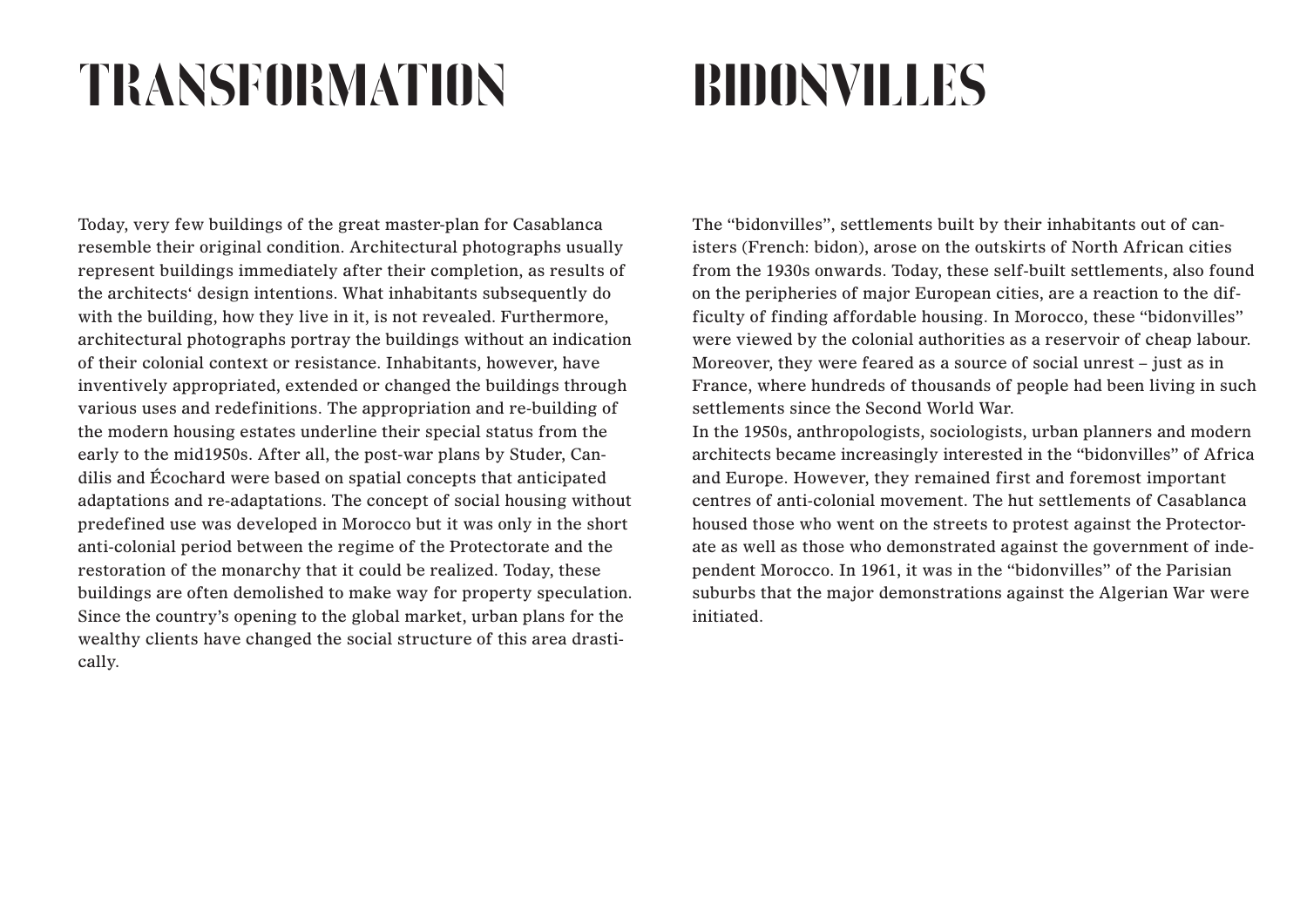### FROM 'MACHINE FOR Living' to Habitat

The experiences of architects in North Africa resulted not only in architectural projects, but also in discussions to revise major modernist concepts. These took place in the "Congrès Internationaux d'Architecture Moderne" (CIAM), the most important organisation of avant-garde architects between 1928 and 1959. In this context a presentation tool, the grid system, was developed by Le Corbusier. The goal of the "CIAM Grid" was to present and compare different modern town planning projects according to the CIAM categories: living, working, transport and leisure. In 1953 at CIAM IX in Aix-en-Provence, two grids caused an upheaval: the "Habitat du Plus Grand Nombre Grid" and the "Bidonville Mahieddine Grid" – both designed by young architects who were active in North Africa. These studies no longer presented modern urban projects, but rather analysed the "bidonvilles" of Casablanca and Algiers as fabrics of social practices. A third grid that attracted the attention was the "Urban Re-identification Grid" by Alison and Peter Smithson which analysed, in a similar fashion, daily life in the working class neighbourhood of Bethnal Green in London. This understanding of the built environment through the notion of social practice caused a radical shift in the modern movement's conception of dwelling – replacing earlier notions such as "machine à habiter" with the more inclusive notion of "Habitat".

Resistance was organized in the colonies either in the form of armed uprisings, civil disobedience or simple refusal. Anti-colonial movements did not just unfold in the colonies, they were part of a transnational web of relations. Just as colonialism was international, so too did resistance reach across the borders of nation-states. Whether Algeria, Morocco or Indochina: the protagonists of anti-colonialism acted and, indeed, lived in Paris, Lyon, London, Berne, Berlin, Lausanne and Marseille. Anti-colonial resistance did not organise itself solely as a relation between the colonial power and colony. It was a global movement that gathered the three continents of Africa, Asia and Latin America in a "Tricontinental Conference", co-founded by the Moroccan resistance fighter, Mehdi Ben Barka.

### Transnational Anti-Colonialism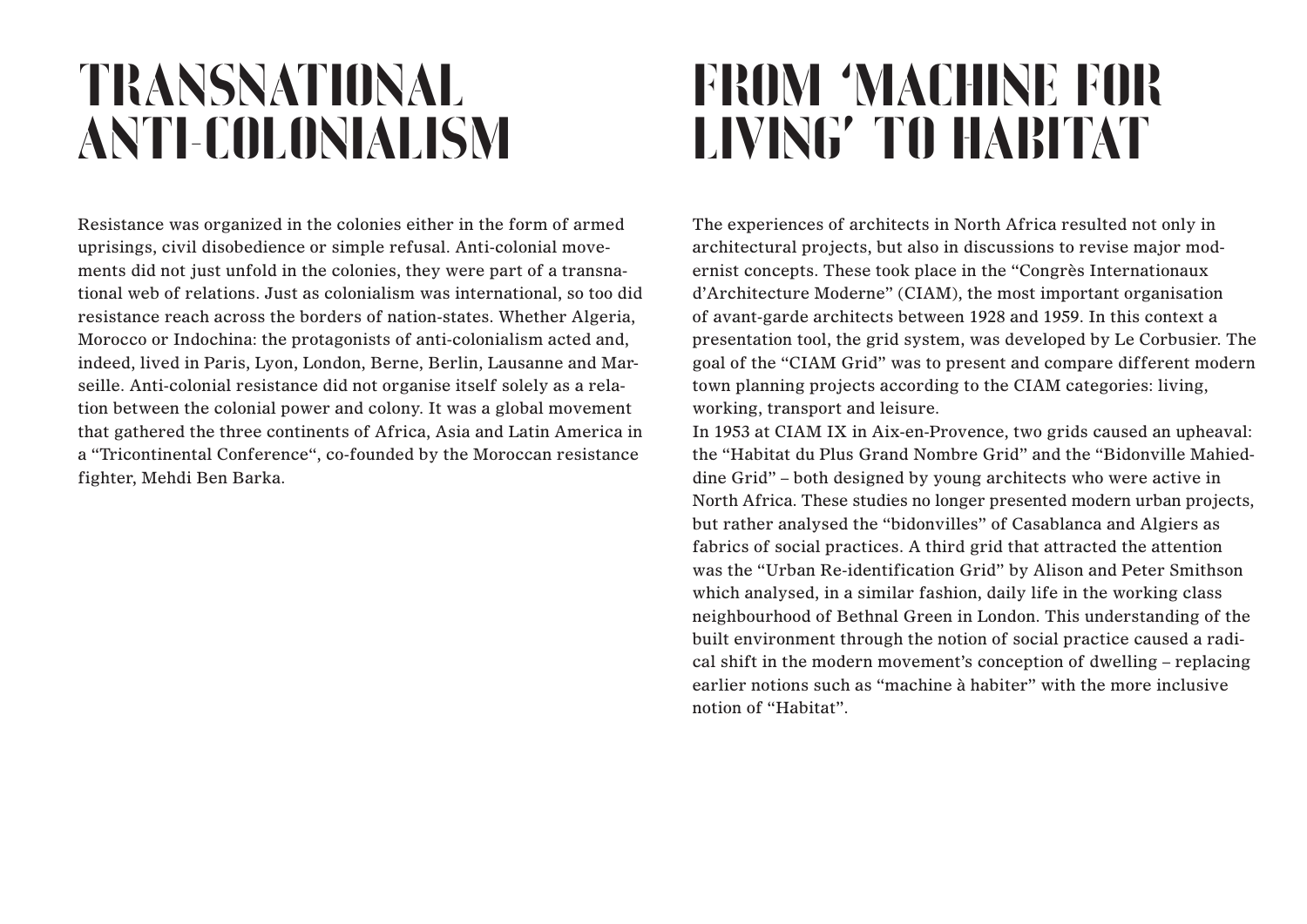## Learning From

The studies of the North African "bidonvilles" as a self-organised form of dwelling had a lasting effect on the global debate on architecture and urban planning. The 1953 CIAM congress in Aix-en-Provence and numerous articles in magazines and books helped to disseminate concepts, which focused on everyday dwelling practices and self-built housing. From the late 1950s until well into the 1960s building forms hitherto considered 'pre-modern' were accepted into the canon of postwar modernism. The exhibition "Architecture without Architects" by Bernard Rudofsky in the Museum of Modern Art in New York in 1964 propagated this idea internationally. The pre-industrial city, self-built constructions and self-organisation, as well as the participation of residents in the planning process, became exemplary models in the 1960s and are the expression of a global, colonial world in crisis. Nonetheless, the studies of the inhabitants' everyday practices often led to grave misinterpretations. The architects usually approached pre-modern construction forms out of context and overlooked or ignored the colonial conditions under which they had been created. After all, the "bidonvilles" were the result of colonial urban planning, industrialization and migration, as well as an expression of spontaneous construction, influenced by the structure of the old Medina.

### travelling Architects

Fascinated by the white cubic forms and local building practices of the Mediterranean region, modern architects had been traveling to North Africa ever since the end of the 19th century. These experiences, but also the artistic and pedagogical "Grand Tours" from Europe to Africa and the accompanying orientalist, exotic and erotic fantasies influenced the general projections on this territory. Designs by modern architects were often considered in Europe visionary statements. They were only realized as exceptional projects, models or exhibition designs. Conversely, colonial Algeria, Tunisia and Morocco offered modern architects the space in which they could develop, and above all, realize new building approaches and housing settlements. Under the conditions of colonialism, the theoretical and practical tools and approaches for building "for the greatest number" – post-war mass construction – were tested and implemented. During the period of decolonization these approaches travelled back to Europe, where they were applied in the planning for large-scale social housing developments and tourist resorts in the whole Mediterranean region.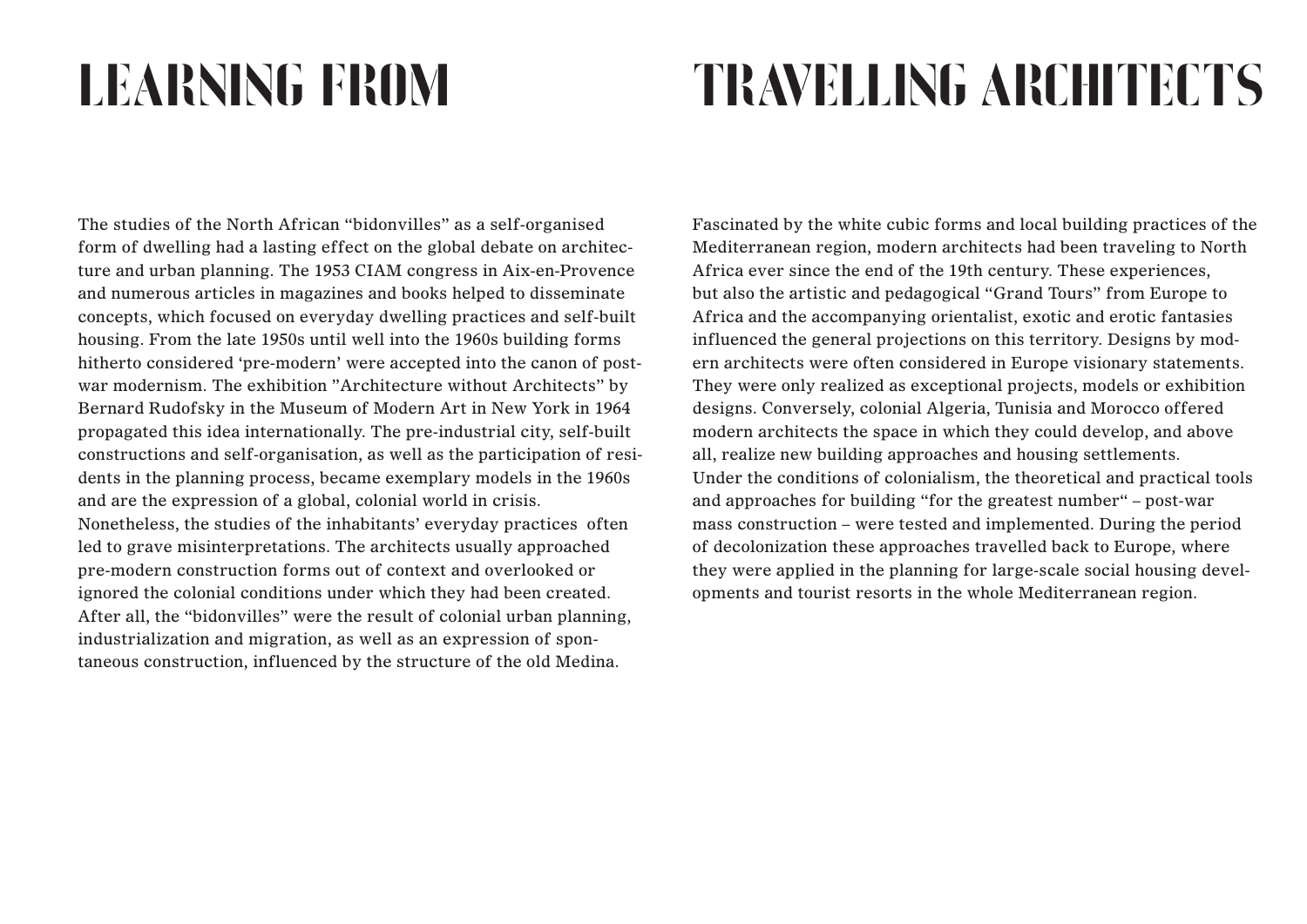# Opération Million

In the 1960s, not only people moved from rural areas into European cities, or emigrated from the former colonies to France, Belgium, England and Germany. The new approach of building "for the greatest number", which was developed in North Africa, also travelled to the peripheries of European cities. Here as well, mass housing projects, or the "Grands Ensembles" as they were called, were erected on or alongside migrants' settlements.

Empowered by numerous government initiatives such as the "Opération Million" competition, architects like Georges Candilis and Shadrach Woods developed large housing schemes "for the greatest number", especially in the "banlieues" of large cities such as Paris, Toulouse and Marseilles.

Since the 1980s some of these "Grands Ensembles" have come into focus, as flashpoints of social and political struggles over migration and citizenship. They have become centers of resistance – colonial history strikes back.

### Cités d'Urgences

Relocating people – an official strategy called "relogement" – became a generally accepted tool of modern urban planning in 1940s and 1950s colonial North Africa. The "bidonvilles" were the main focus of this relocation policy. People were moved to so-called "cités d'urgences" (emergency cities), that were often designed by modern architects for fast and low cost construction. All over the colonial territory these "cités d'urgences" emerged in the form of camps, mainly characterised by strict rules and control. Later, the inhabitants were displaced a second time to their permanent homes in the developments called "Habitations à Loyer Modéré" (HLM, low rent housing blocks). In post-war France, bad housing conditions combined with rural migration, immigration from former colonies and changing demographics caused a housing crisis. The policy deployed by the government to tackle this crisis echoed the strategies developed in the colonies: the "îlots insalubres" – old housing blocks and hut settlements – were cleared and their inhabitants moved by force to emergency cities, workers hostels and a few to the new HLM housing neighbourhoods.